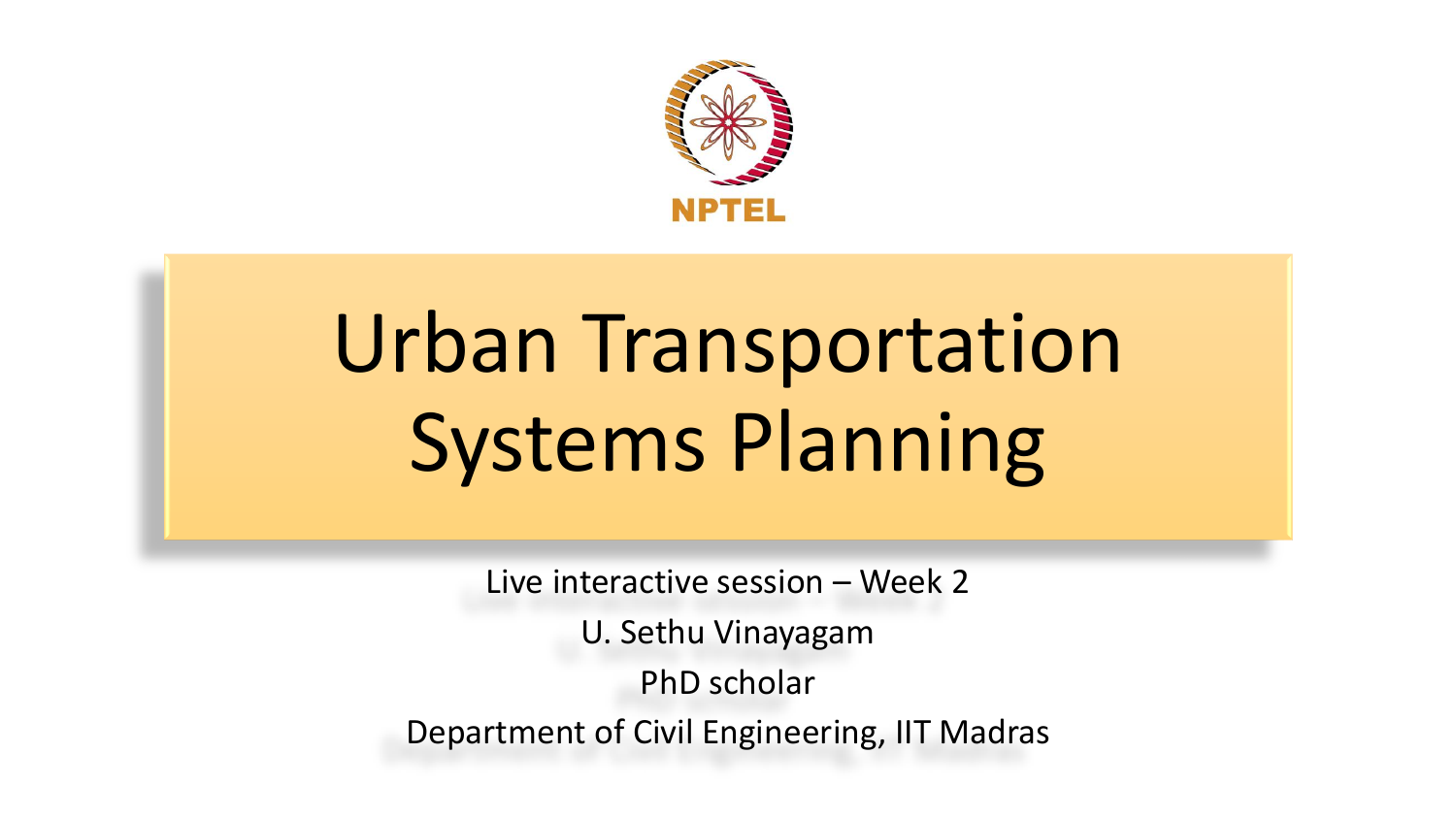Which of the following question is answered by trip generation?

- a. Prediction of the routes that the trips will take
- b. Travel flow between each pair of zones
- Relationship between urban activity and number of trips
- d. Probable zones from which the trips are attracted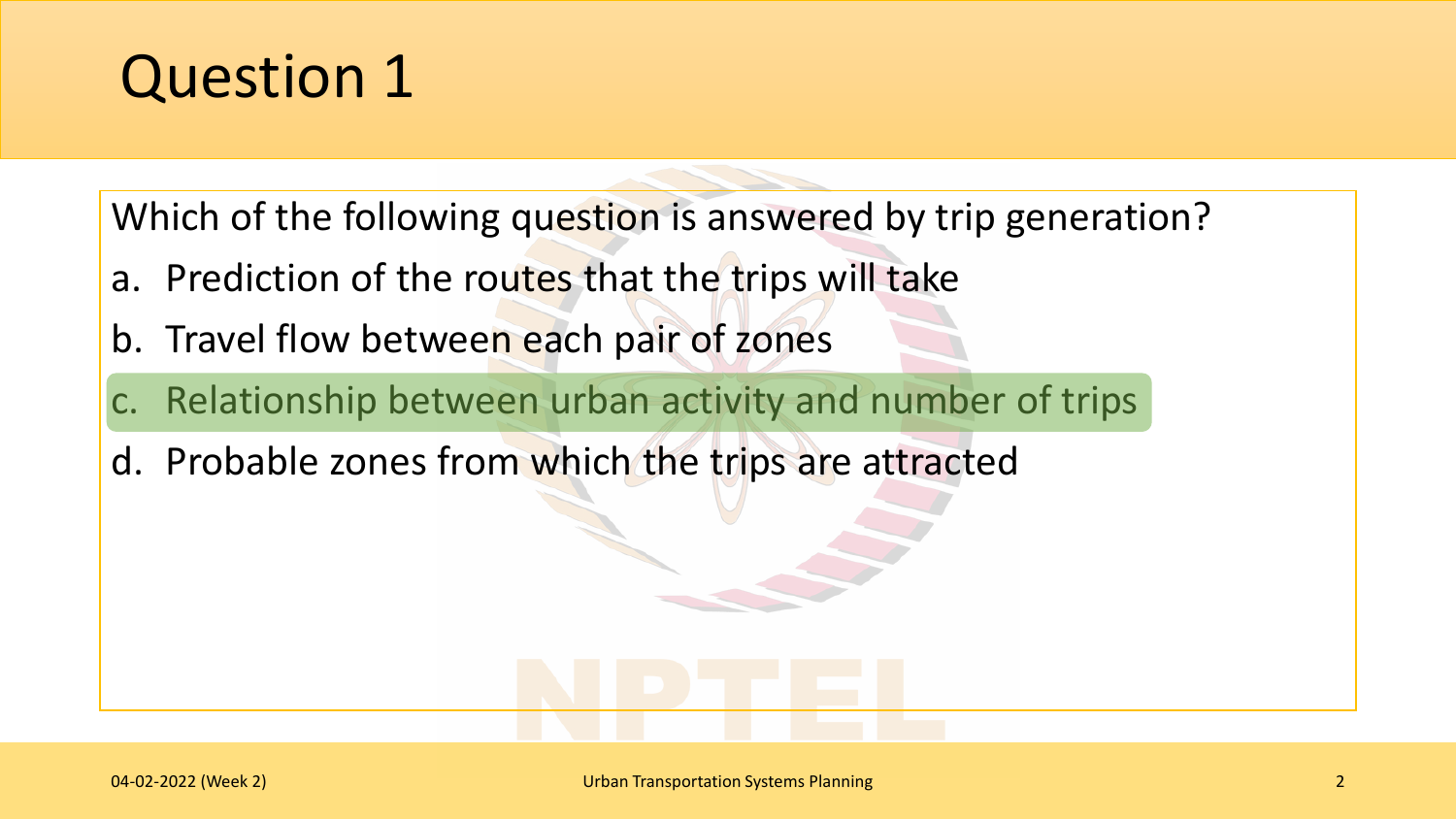Which of the following statements is incorrect with respect to trip productions and attractions?

- a. Trips that either begin or end at the traveller's home are produced at the home end
- b. Trips that either begin or end at the traveller's home are attracted to the non-home end
- c. Trips that begin at a non-home location and end at another nonhome location are produced at the origin and attracted to the destination
- d. None of the above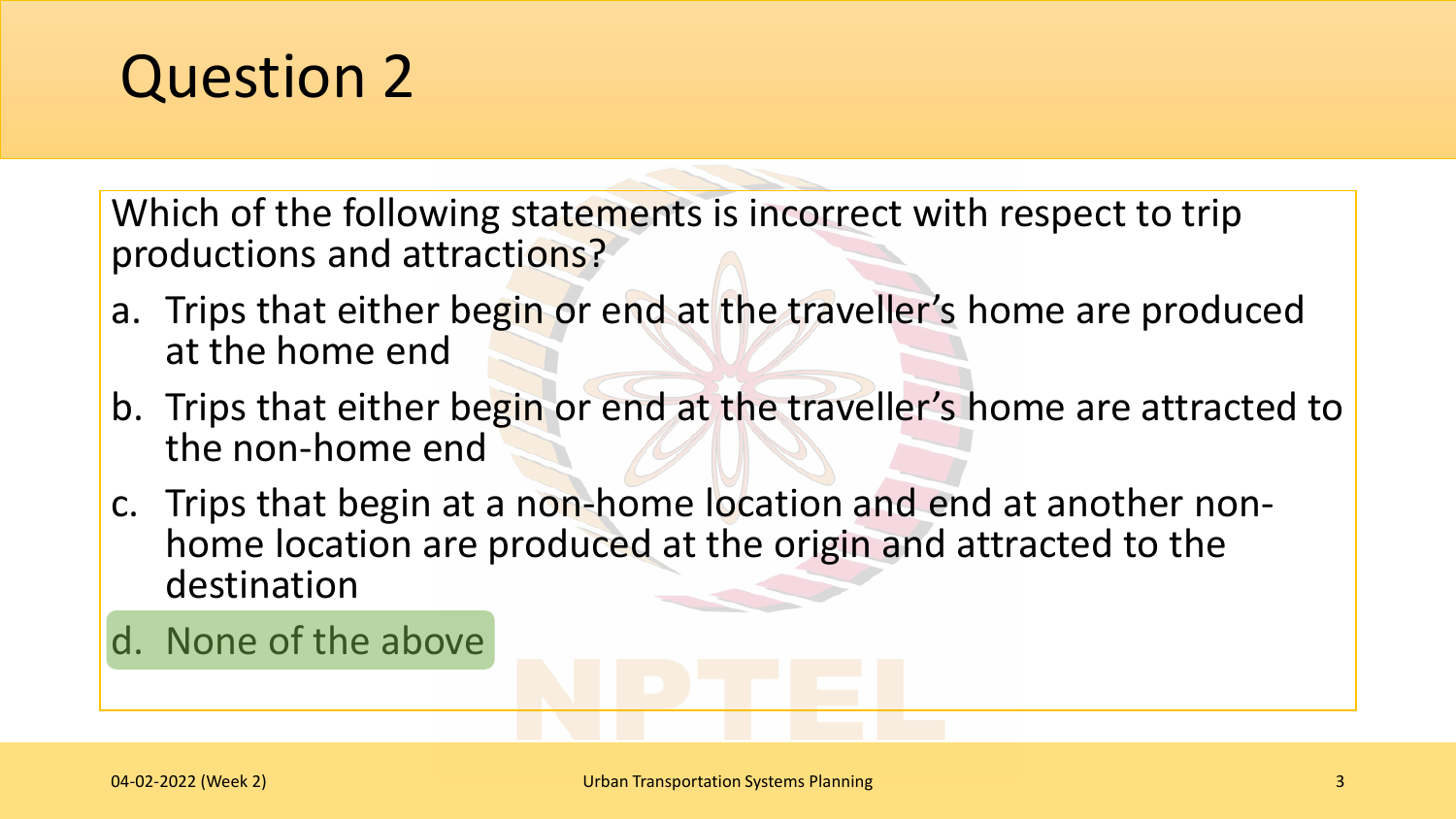Which of the following survey method comes under Vehicle Intercept Survey Technique?

- a. Cordon-Line Survey
- b. License Plate Follow-Up Survey
- c. Tag-on-vehicle Survey
- d. Both (a) and (c)
- e. None of the above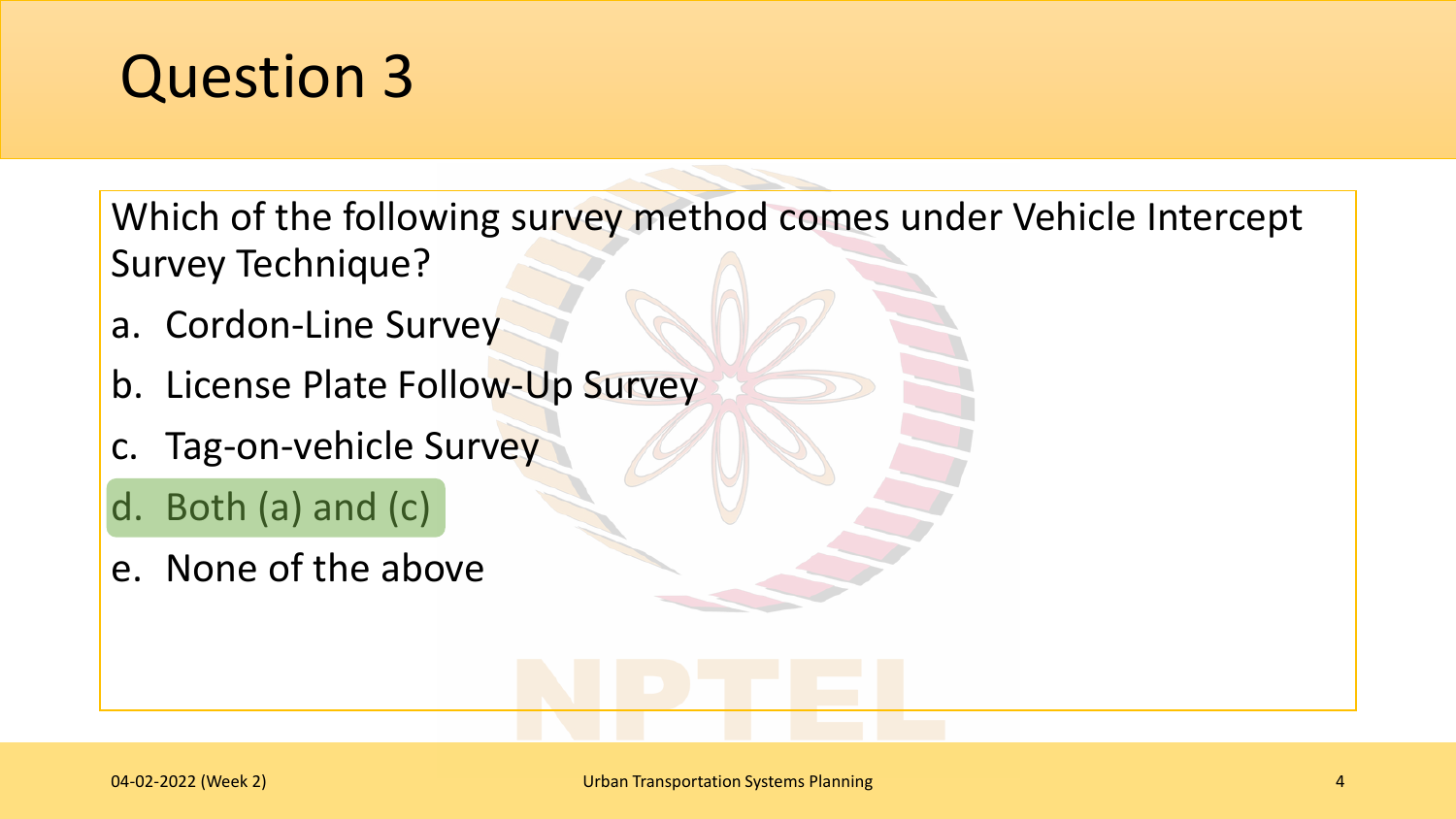In case of data collection techniques, which of the following statements is correct?

- a. The choice of survey method does not depend on the resources available for the survey
- b. The quality of data is affected by survey length
- c. As the length of the survey increases, the response rate will generally increase

d. The sample data collected should be representative of the population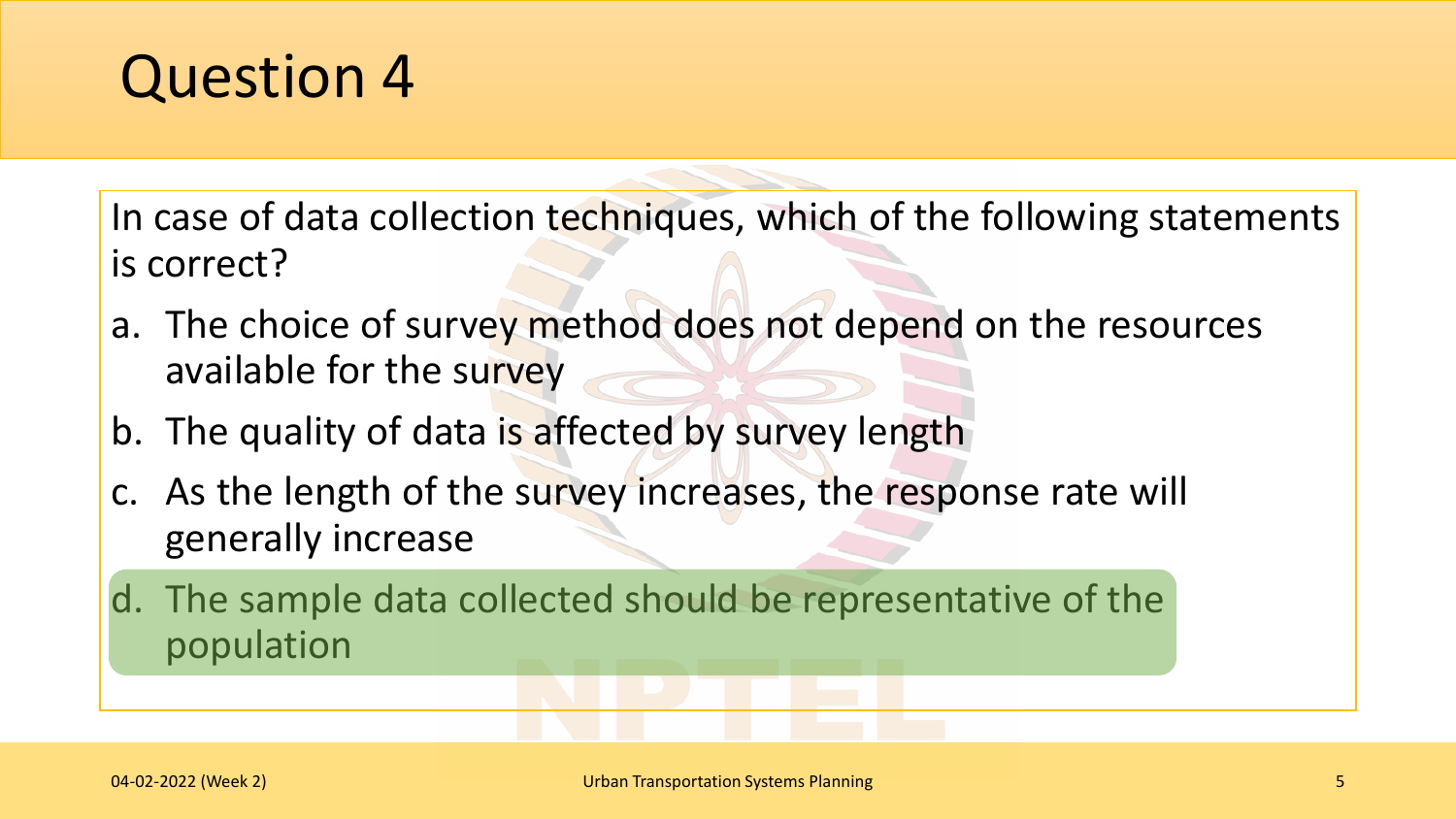

A <u>trip table</u> is simply a matrix showing how many trips are interchanged between the various zones in the study area. (Note: Word  $count = 2)$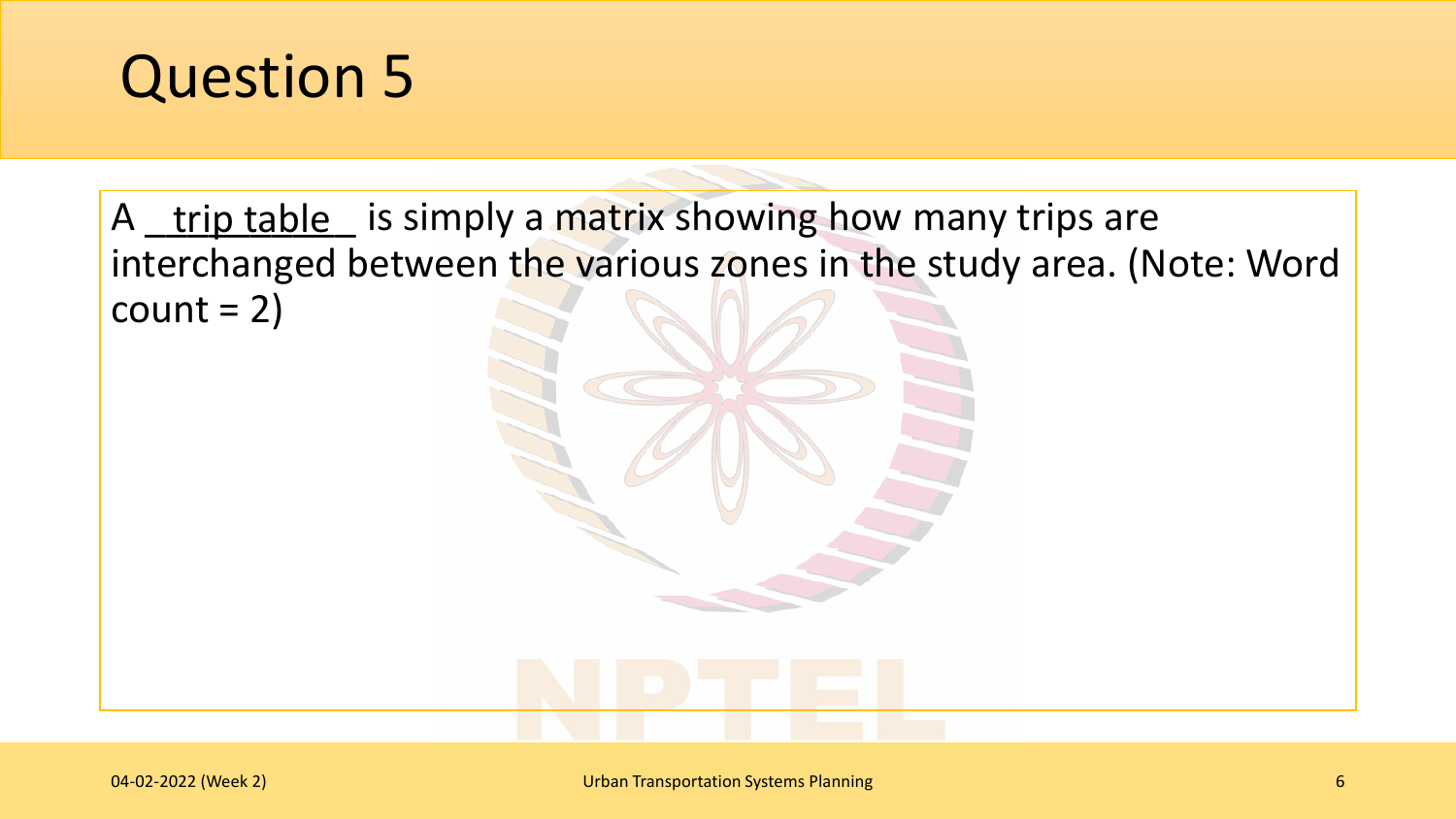The process of choosing among several mathematical formulations and many possible variables is known as specification (Note: Word  $count = 1$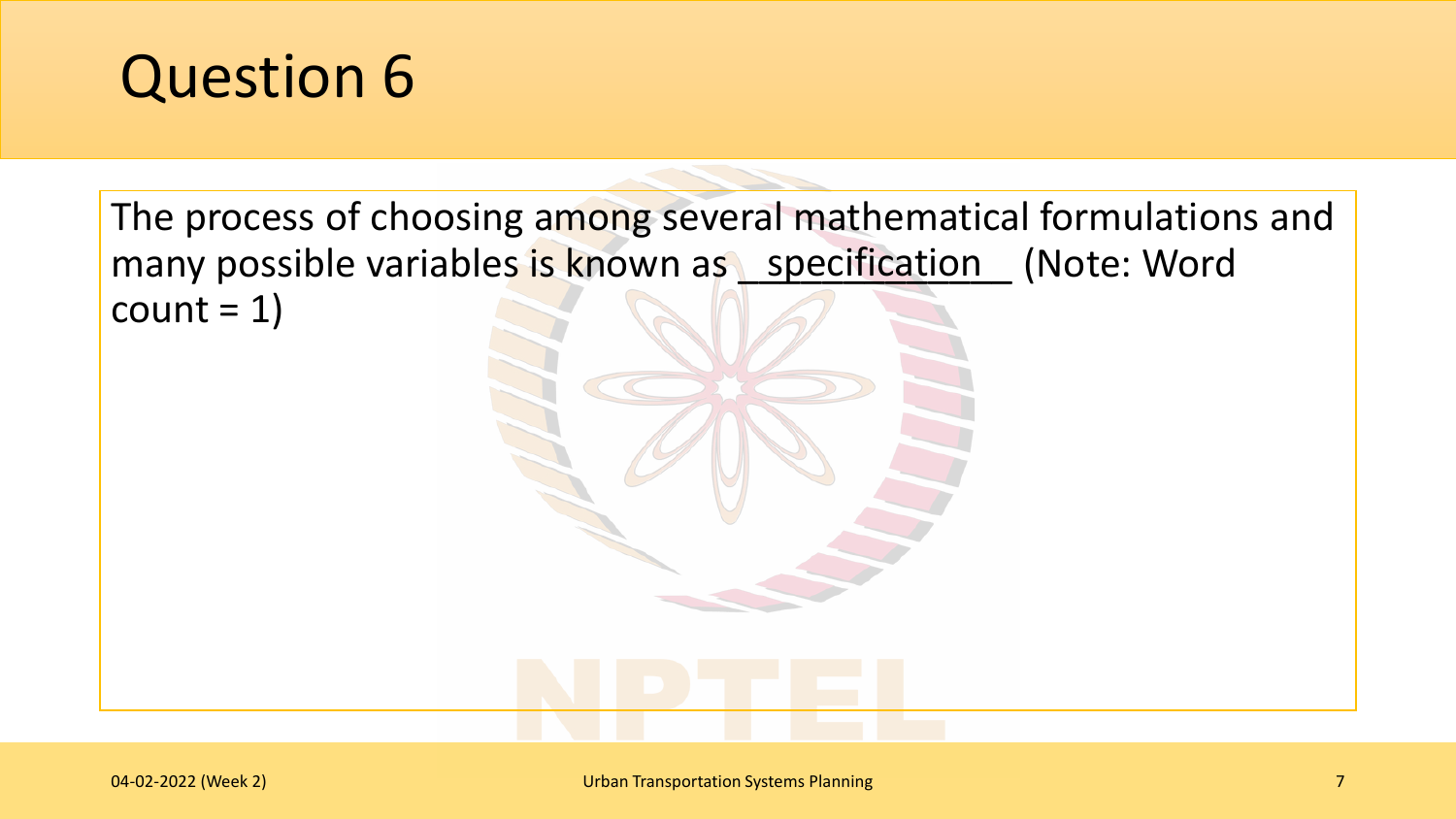In transit networks, groups of links over which specific routes pass are called <u>lines</u> (Note: Word count = 1)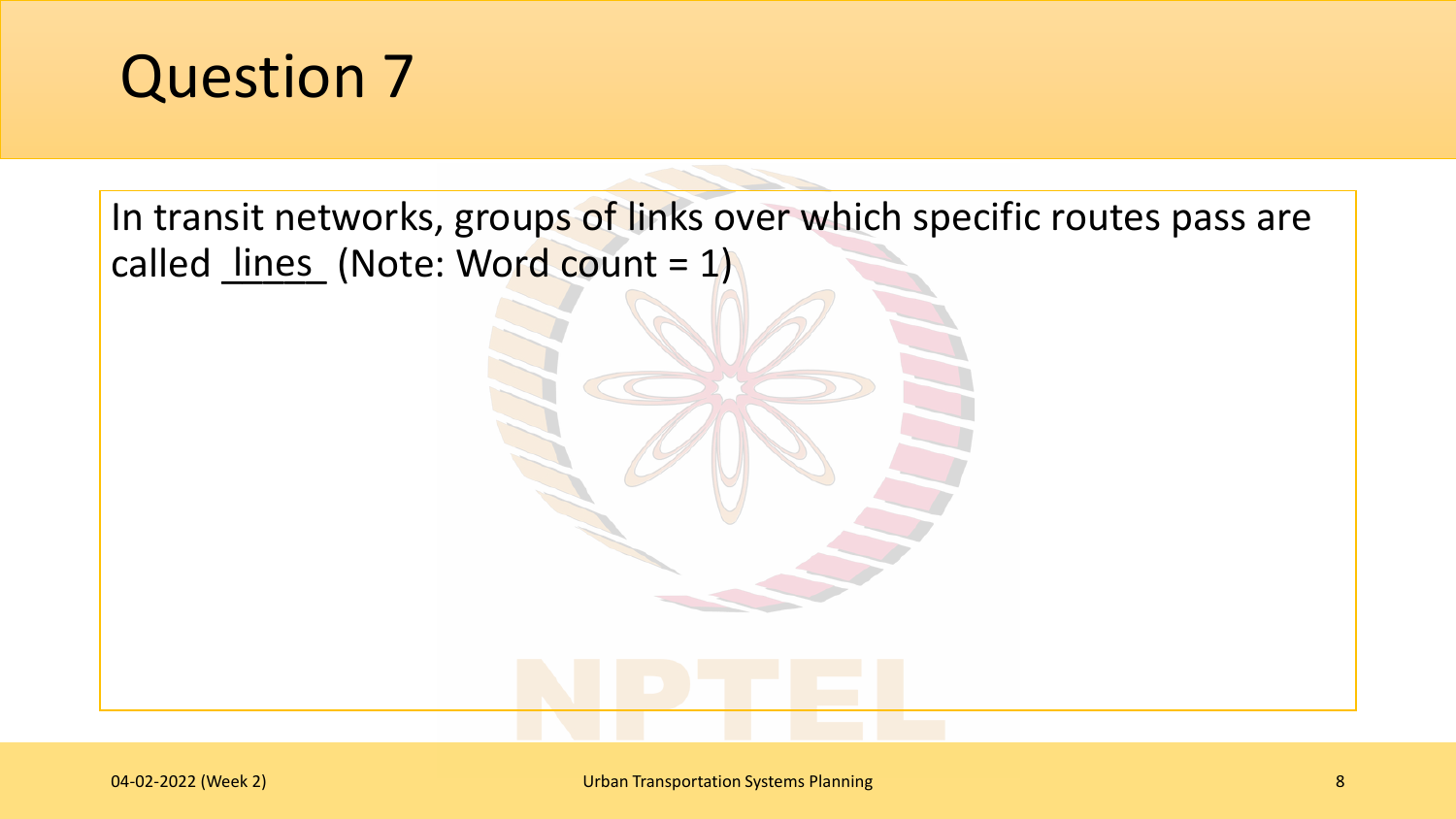Which of the following statements are correct with respect to 4-stage planning process?

- a. Characteristics of the trip maker, trip and transportation systems influence the mode choice decisions
- b. Traffic Assignment predicts network routes that all trips will take
- c. The trip distribution depends on relative attractiveness and accessibility of zones
- d. Urban activity forecasts provide primary input to trip generation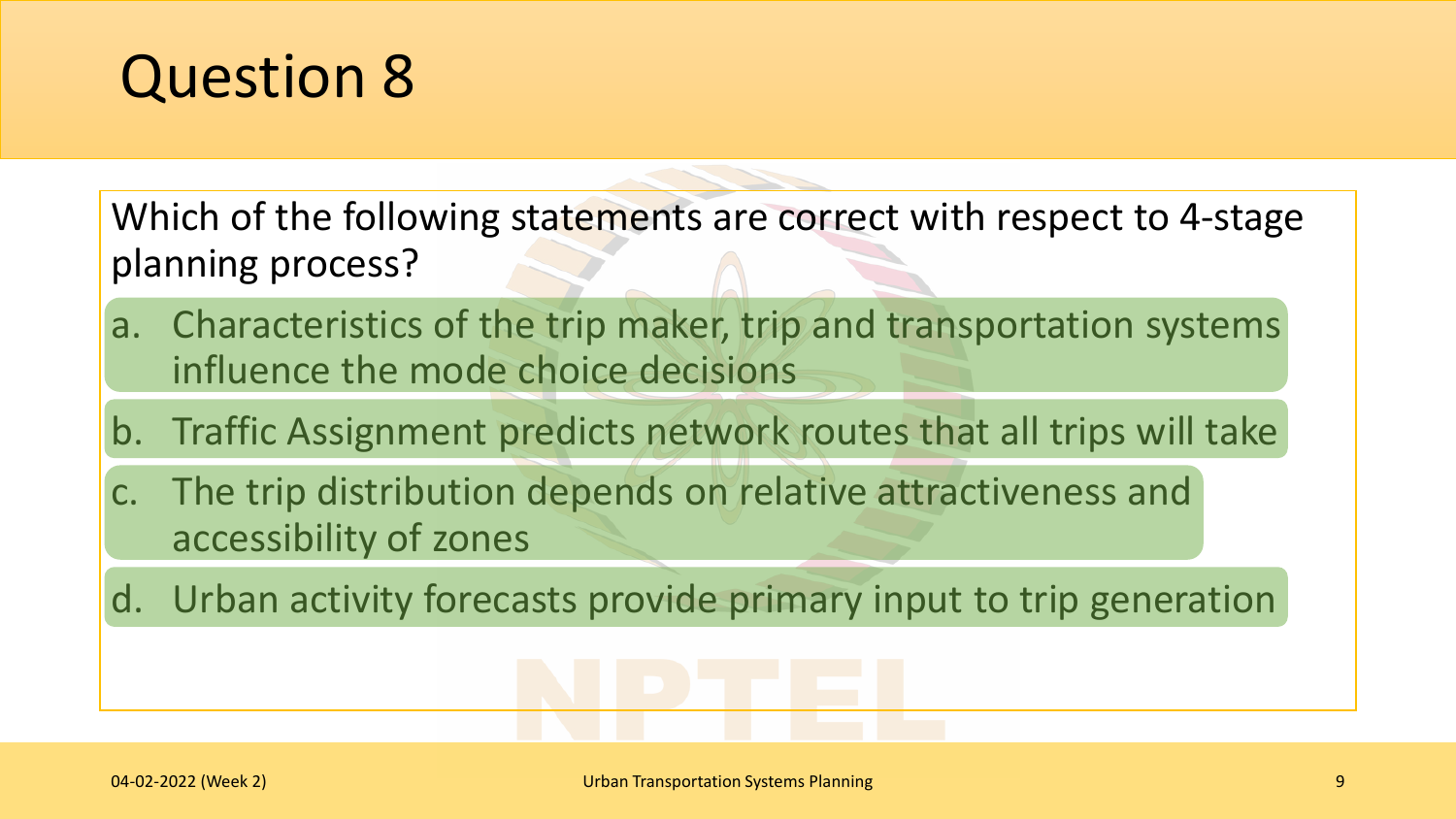Which of the following statements are true with respect to study area?

- a. The cordon should intersect a maximum number of roads to have maximum interviews
- b. Activity analysis provides the intensity and characteristics of activities in each zone in the study area
- c. Zone centroids are connected to nodes by imaginary links called centroid connectors
- d. The study area generally includes only the developed land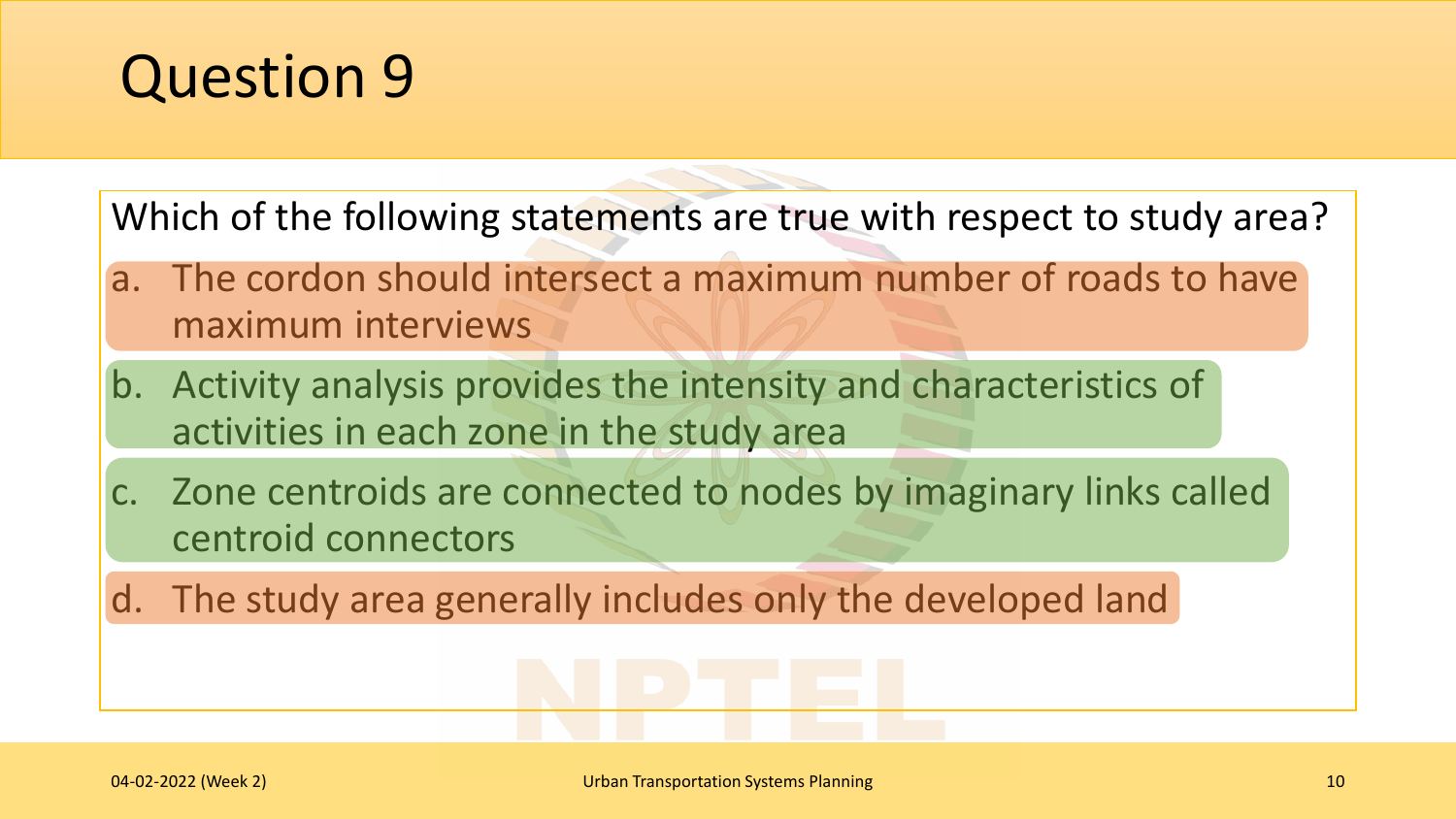Which of the following statements are correct?

- a. Impedance estimates are required only in trip distribution analysis and not in any other stages
- b. While applying traffic assignment, car trips and public transport trips are assigned separately
- c. Post cards cannot be used for transport surveys
- d. The beginning point and the ending point of the trip doesn't hold true for productions and attractions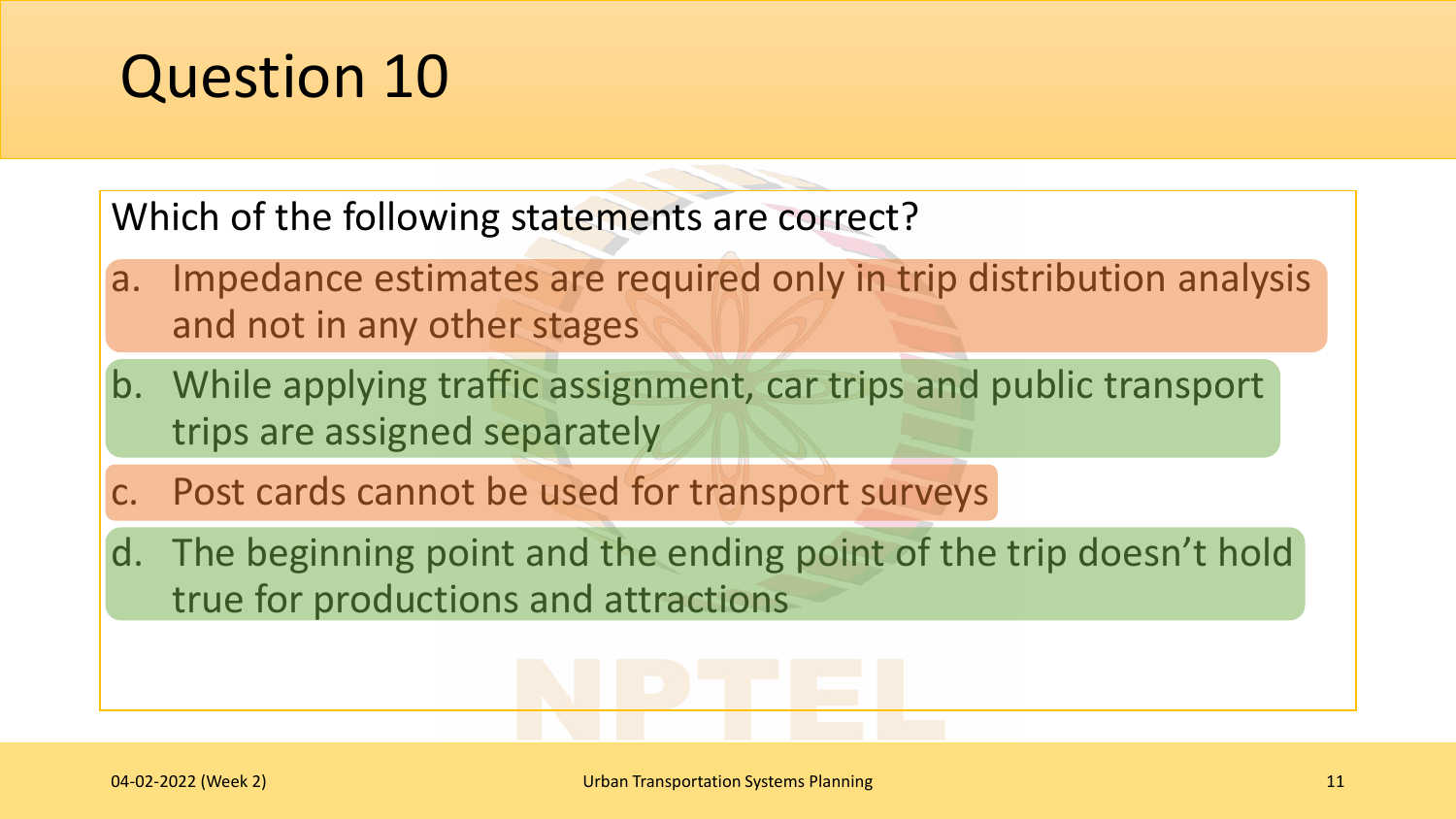Which of the following statements are correct with respect to 4-stage planning process?

- a. The highway and transit networks provide the information necessary regarding the transportation demand in the area
- b. Supply of transportation is represented by separation of urban activities
- c. Urban activity forecasts provide information on the location and intensity of future activity
- d. The four phases of forecasting process predict the travel demand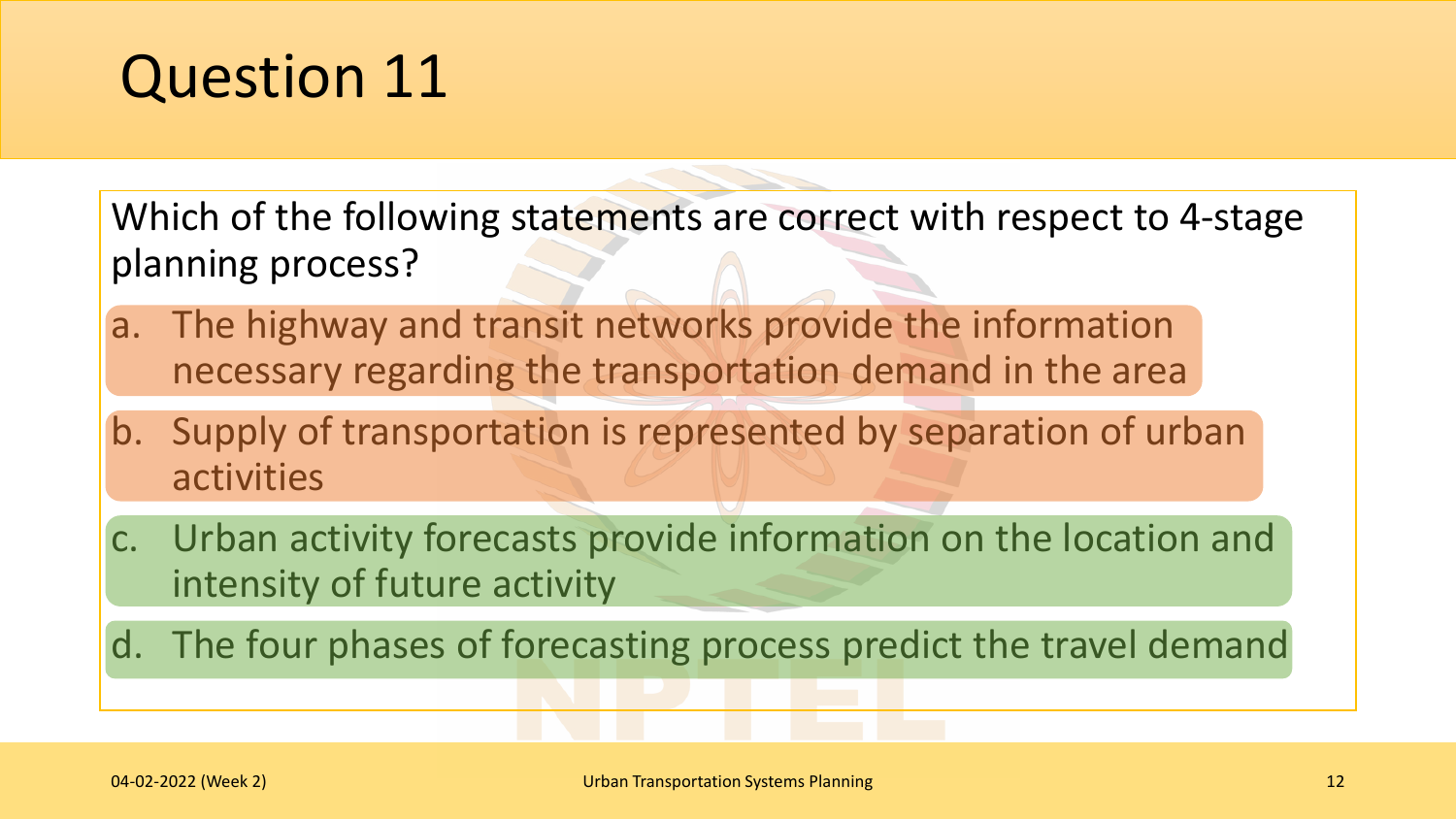Origin-Destination data provides trip information on

- a. where trips come from
- b. where they go
- c. by what mode
- d. For what purpose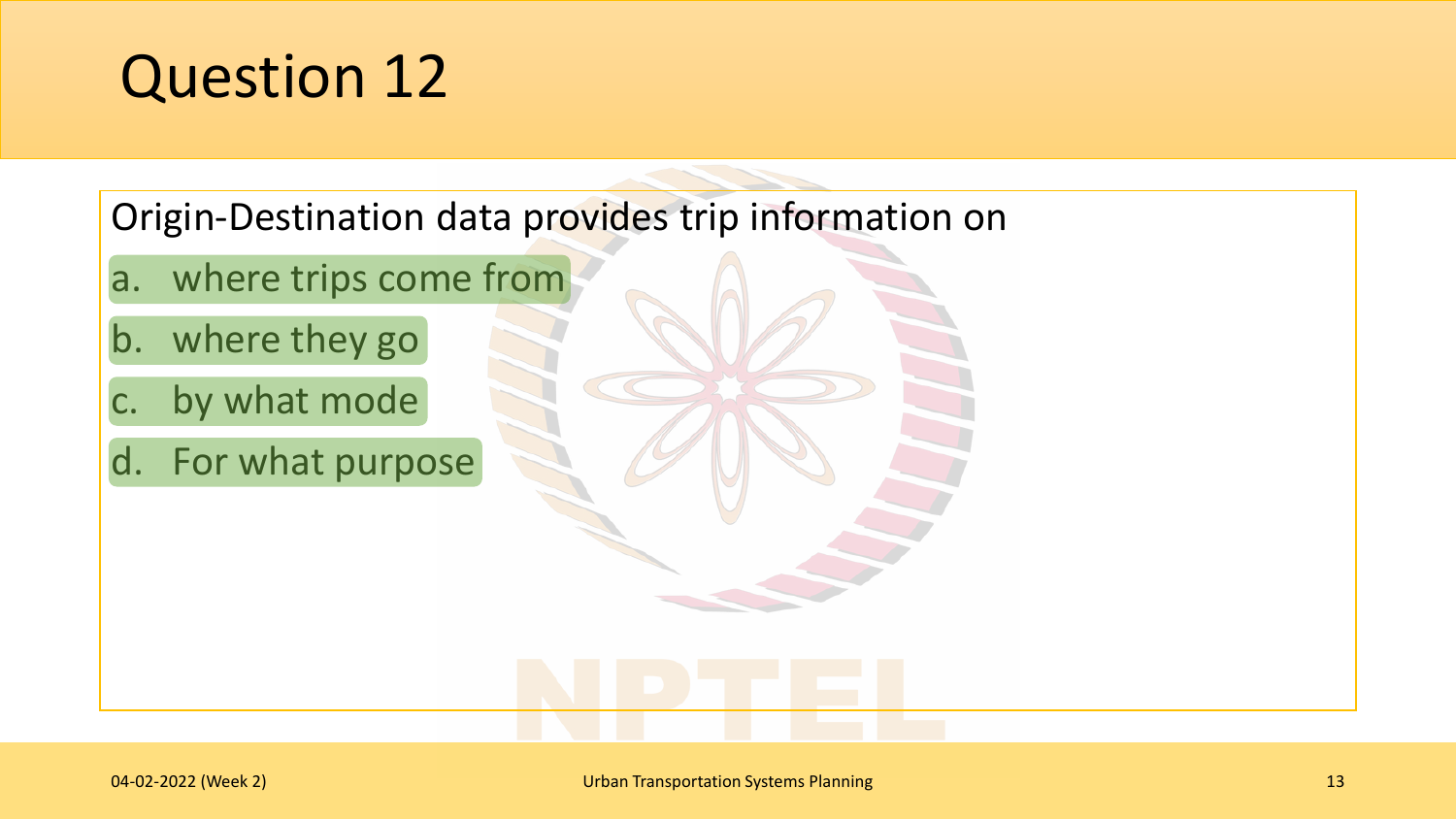Which of the following statements are true with respect to calibration process?

- a. Calibration process includes intuitive tests of models
- b. Calibration process attempts to duplicate travel for the base year
- c. The unreasonable coefficient of variable may be accepted in a model
- d. Base year travel data, base year zonal and household data, and present transportation system descriptions are necessary inputs to calibration process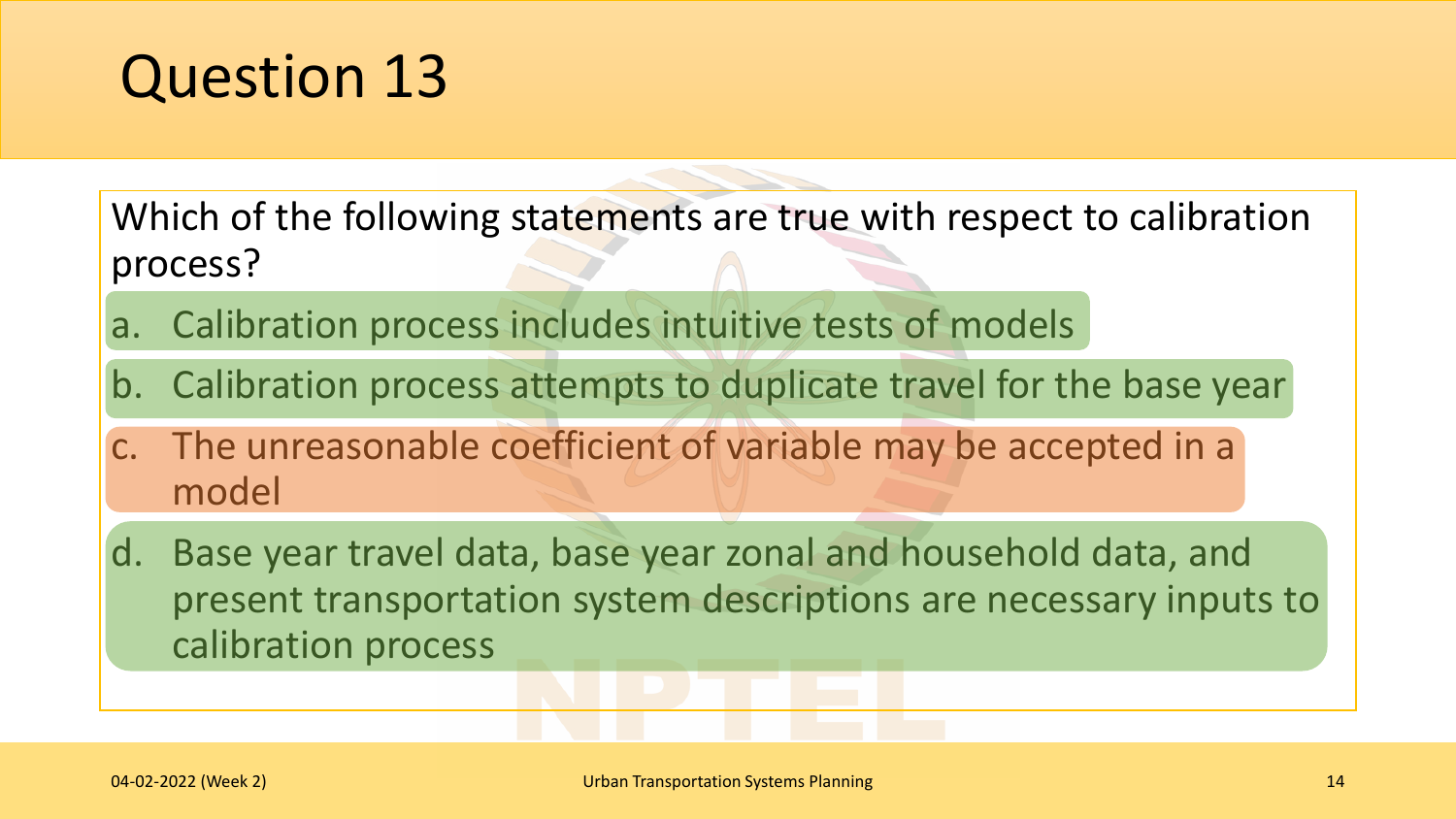Which of the following statements are true with respect to validation process?

- a. If the series of models produce traffic volumes and transit ridership similar to what is observed on roadways and bus lines, then the models must be re-evaluated
- b. All the calibrated model are applied sequentially in the base year
- c. Validation can continue in future years by comparing measured traffic volumes with model estimates
- d. Models are applied in exactly the same way as they would be applied in the forecast year